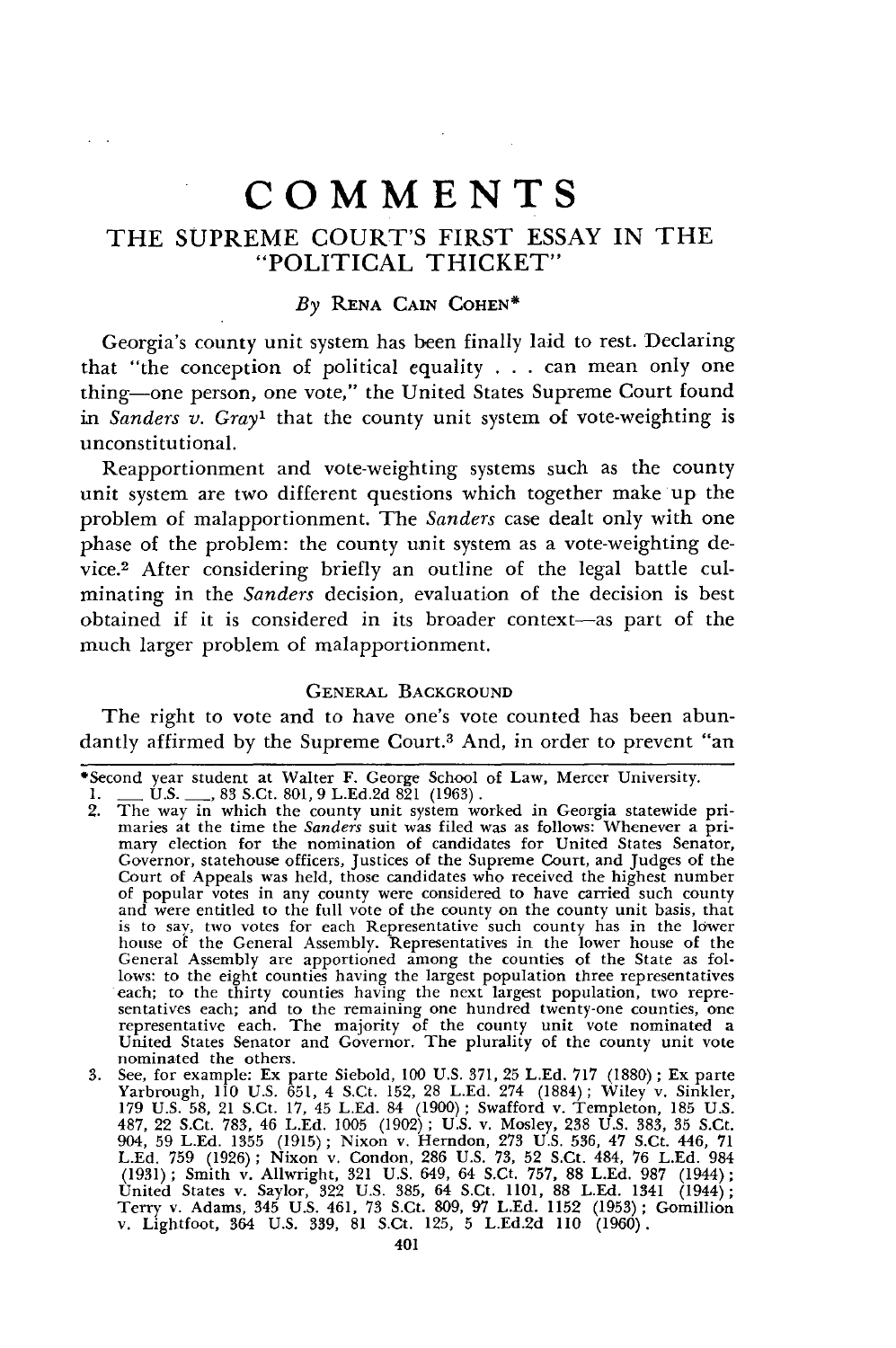interference with the effective choice of the voters,"<sup>4</sup> the Supreme Court has held that protection of this right should extend to primaries: "Where the state law has made the primary an integral part of the procedure of choice or where in fact the primary effectively controls the choice, the right of the elector to have his ballot counted at the primary, is likewise included in the right protected.  $\ldots$ . "<sup>5</sup> This holding is applicable to Georgia primaries, since 'Georgia operates under a one-party system where the Democratic nomination is tantamount to election.

With this background, it might seem that it would have been a relatively easy matter to have had the federal courts pass on questions of reapportionment or the constitutionality of the county unit system. But the Supreme Court in another line of decisions had refused to enter into the area of what it termed to be "political questions "

In *Colegrove v. Green6* the court refused to pass on reapportionment in Illinois Congressional districts, saying it would not " . . . enter this political thicket." Plaintiff, in the *Colegrove* case, sought a judgment declaring Illinois statutes apportioning the state of Illinois into Congressional districts invalid, in that such districts lacked compactness of territory and approximate equality of population. In denying the relief sought, the Court pointed out that this was not an action based on the discriminatory exclusion of a plaintiff from rights enjoyed by other citizens. The basis for this suit was not a private wrong, but a wrong suffered by Illinois as a polity. Mr. Justice Frankfurter, writing for the majority, said that this was not a matter for judicial determination, that the issue was of a political nature, and that the remedy lay with the people through the ballot. "The remedy for unfairness in districting is to secure State legislatures that will apportion properly, or to invoke the ample powers of Congress."<sup>8</sup> Courts, he stressed, should not usurp the function of the legislature.

After *Colegrove v. Green,* the Court's "political questions" doctrine was also extended to " . . . political issues arising from a state's distribution of electoral strength among its political subdivisions."<sup>9</sup> So although the 'Georgia county unit system has been under numerous attacks before *Sanders v. Gray,* and four of these attacks reached the

<sup>4.</sup> **U.S.** v. Classic, **313 U.S.** 299, 314, 61 S.Ct. **1031, 1037, 85 L.Ed. 1368, 1377** (1941).

**<sup>5.</sup>** *Id.* at **318, 61** S.Ct. at **1039, 85 L.Ed.** at **1379.**

**<sup>6. 328</sup> U.S.** 549, **66** S.Ct. **1198, 90 LEd.** 1432 (1946). **7.** *Id.* at **556, 66** S.Ct. at 1201, **90 LEd.** at 1436.

**<sup>8.</sup>** *Ibid.*

**<sup>9.</sup>** South v. Peters, **339 U.S. 276, 277, 70** St. Ct. 641, 642, 94 **L.Ed.** 834, **837 (1950).**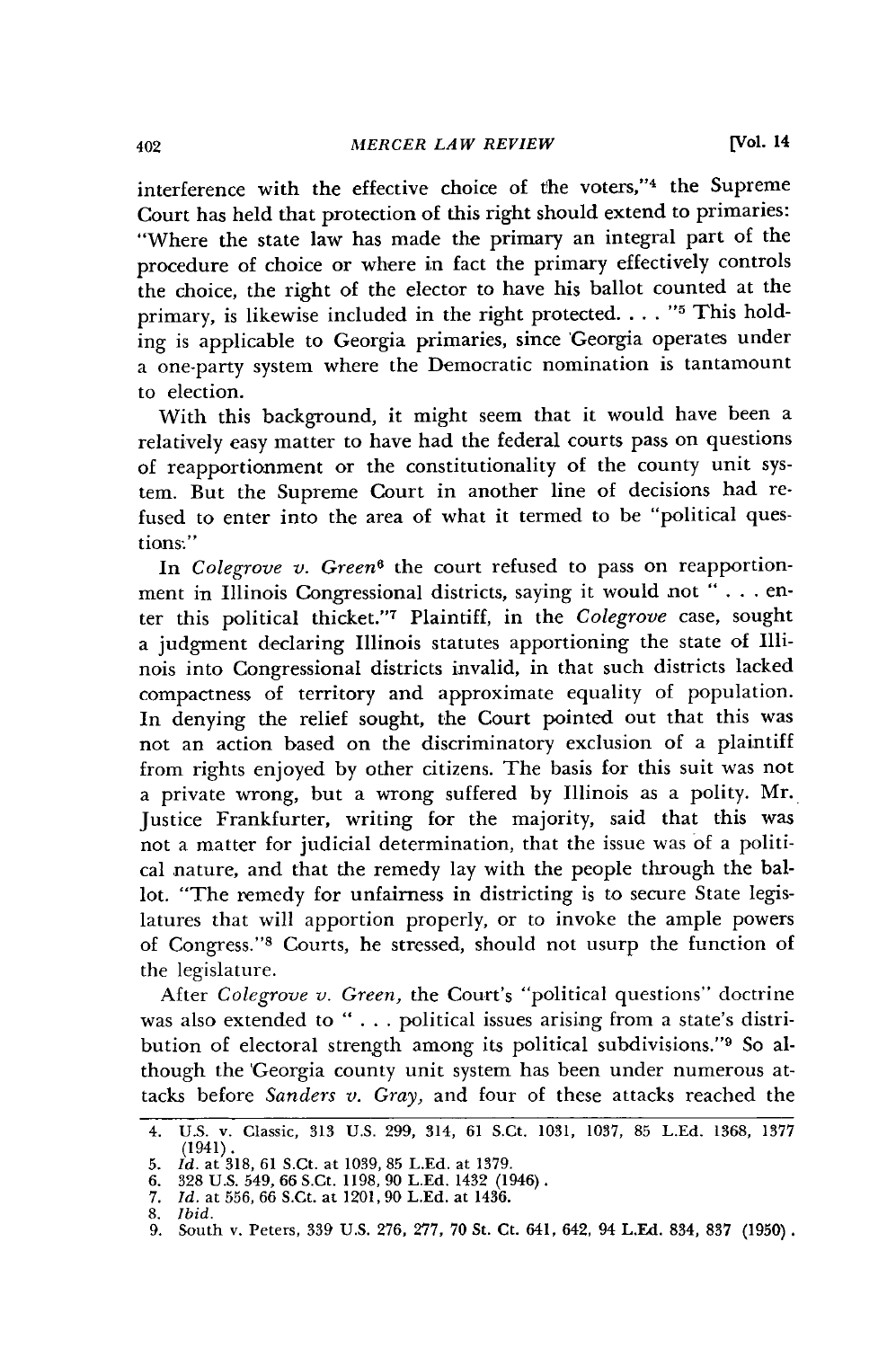Supreme Court of the United States,<sup>10</sup> the federal courts have consistently refused to decide what was considered by them to be a political question. The position was substantiated by the fact that the relief generally sought was equitable in nature, and equitable relief is discretionary.

## **ATTACKS ON THE** COUNTY **UNIT** SYSTEM BEFORE SANDERS **V.** GRAY

In the first of the four attacks against the county unit system which reached the Supreme Court level, *Cook v. Fortson* and *Turman* v. *Duckworth* were decided together by the Court.<sup>11</sup> The *Cook* case dealt with the use of the county unity system in the Democratic primary for nominations for the office of Congressman from the Fifth District of Georgia. The candidate winning the majority of popular votes lost in that election under the county unit system. The *Turman* case dealt with the use of the county unit system in the Democratic primary for nominations for the office of Governor. Eugene Talmadge won the nomination by capturing a majority of county unit votes even though one of his opponents, James V. Carmichael, won the most popular votes of any candidate. The Supreme Court in a 6-3 decision refused to review the cases for want of jurisdiction. Mr. Justice Black and Mr. Justice Murphy thought that probable jurisdiction should have been noted. Mr. Justice Rutledge would have delayed determination of the question of jurisdiction until after the cases had been heard on their merits.

Because of the district court's advice in the Cook and *Turman* cases to the effect that a better case might be made if a suit were brought before the primary, plaintiffs in *South v. Peters12* sought a permanent injunction against the use of the county unit system in a forthcoming election for United States Senator. The district court found there was no constitutional principle forbidding the use of territorial subdivisions in conducting an election by the people. "Whether subdivisions shall be made and how closely they shall be equalized is a matter of policy, that is to say, is a political question in which courts of equity may not meddle to set up their own ideas." 13 Political relief must be sought in the state legislature or Congress. Judge Andrews in his dissent said:

 $\sim 10^{10}$ 

**1963]**

<sup>10.</sup> Cook v. Fortson and Turman v. Duckworth, **329** U.S. 675, 67 S.Ct. 21, 91 L.Ed. 596 (1946); South v. Peters, 339 U.S. 276, 70 S.Ct. 641, 94 L.Ed. 834 (1950); Cox v. Peters, 342 U.S. 936, 72 S.Ct. 559, 96 L.Ed. 697 (1952); Hartsfield v. Bell (Sloan), 357 U.S. 916, 78 S.Ct. 1363, 2 L.Ed.2d 1362 (1958).

<sup>11. 329</sup> U.S. 675, 67 S.Ct. 21, 91 L.Ed. 596 (1946).<br>12. 339 U.S. 276, 70 S.Ct. 641, 94 L.Ed. 834 (1950)<br>13. 89 F.Supp. 672, 680 (N.D. Ga. 1950).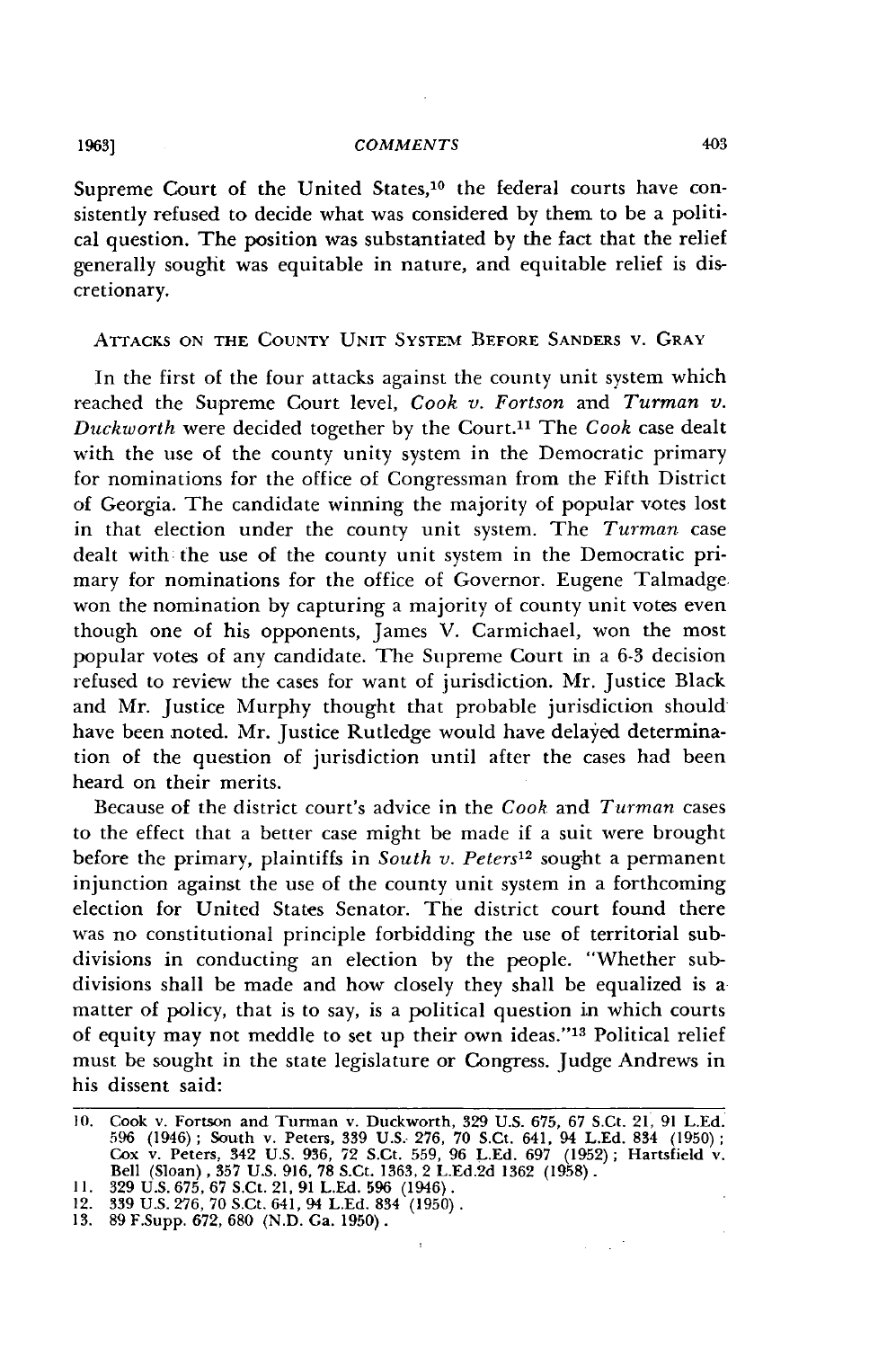It is difficult to imagine a more obvious denial of equal protection of the laws than that imposed on plaintiffs by the county unit system or one with less foundation in experience, practicality or necessity.... [T]he basis of the discrimination is *place of residence,* a discrimination not justified on any reasonable basis of classification **...** <sup>14</sup>

The right to have the vote counted includes the right to have it counted without dilution and at full value.<sup>15</sup>

The Supreme Court did hear the case on appeal, where four years earlier in *Cook v. Fortson* and *Turman v. Duckworth* it had denied jurisdiction. But in a *per curiam* decision it did not pass specifically on the validity of the system; it simply held that the issue had been decided in previous decisions. There was a sharp dissent by Mr. Justice Douglas, in which Mr. Justice Black concurred. He stressed that "plaintiffs sue as individuals to enforce rights political in origin and relating to political action. But as Mr. Justice Holmes said of the same argument in *Nixon v. Herndon,* . . . it is 'little more than a play upon words' to call it a political suit and therefore a nonjusticiable one. The rights they seek to enforce are personal and individual. . **.** . The interference with the political processes of the state is no greater here than it is when ballot boxes are stuffed or tampering with the votes occurs and we take action to correct the practice.  $\ldots$ . "<sup>16</sup>

The previous two attempts to strike down the county unit system had been made in the federal courts. In 1951, in *Cox v. Peters17* relief was originally sought in the state courts. Plaintiff there alleged that he had been denied certain rights and privileges due a Georgia citizen under the Georgia Constitution. Most of these rights and privileges concerned the right to vote and elections by the people. A demurrer to plaintiff's petition was sustained by the superior court judge. The Georgia Supreme Court affirmed the lower court's decision, holding that when a political party holds a primary for nomination of a party candidate, such a primary is not an election within the meaning of that term as used in the constitutional provisions relied on by plaintiff. This decision was appealed to the United States Supreme Court which dismissed the petition for want of substantial federal question. Once again Mr. Justice Douglas and Mr. Justice Black dissented, believing that probable jurisdiction should have been noted.

In 1958, Mayor Hartsfield of Atlanta field a suit in the federal district court against the president and secretary of the State Demo-

<sup>14.</sup> *Id.* at 681.<br>15. *Id.* at 682.<br>16. 339 U.S. 276, 280, 70 S.Ct. 641, 644, 94 L.Ed. 834, 838 (1950).

**<sup>17.</sup>** 342 **U.S. 936, 72** S.Ct. **559,** 96 **L.Ed. 697 (1952).**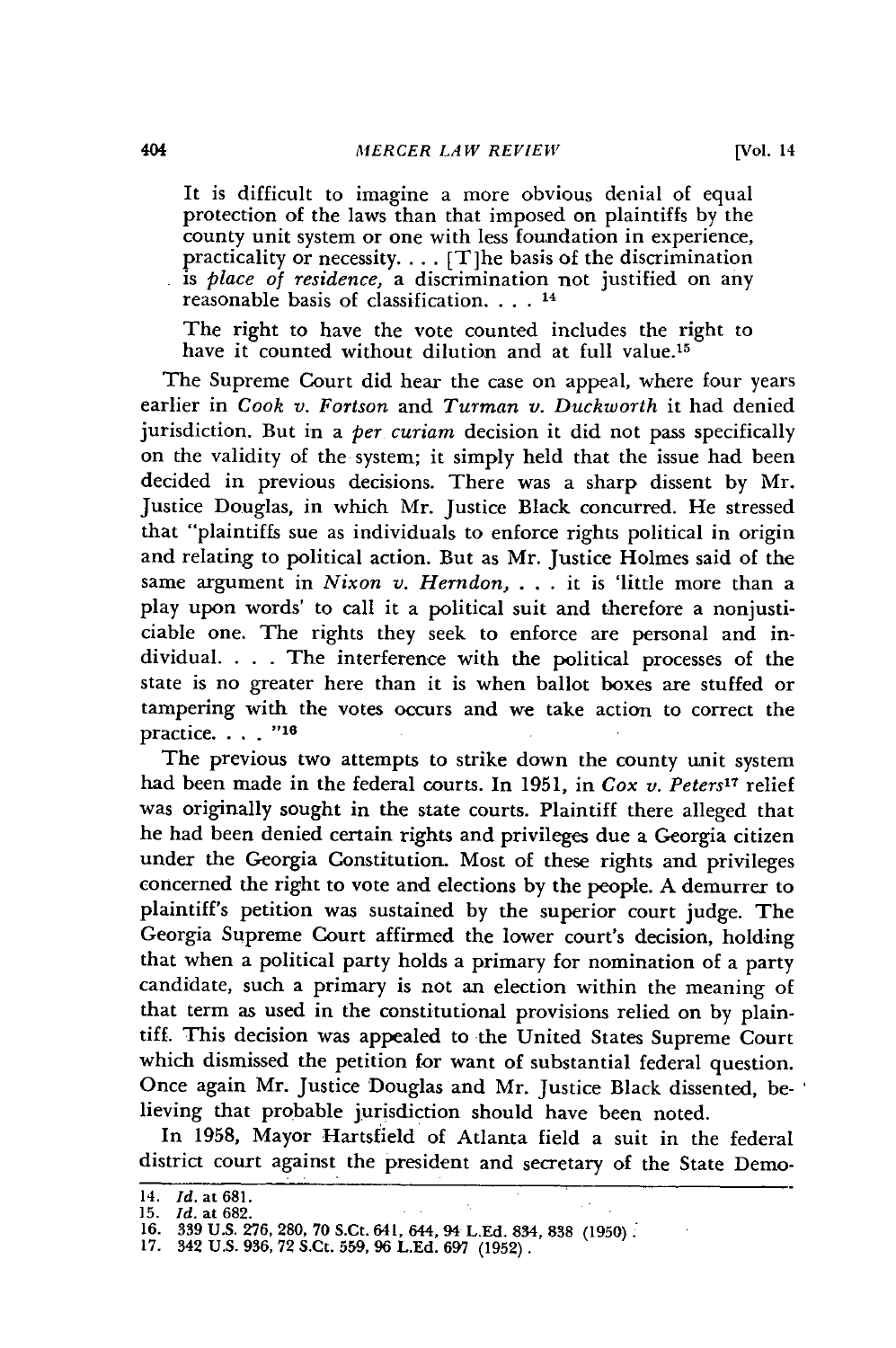#### **1963]** *COMMENTS '*

cratic Executive Committee and Secretary of. State Fortson. The petition claimed that the system, by diluting his vote, violated the equal protection clause of the fourteenth amendment. Hartsfield asked for a three-judge tribunal to decide the matter. (A three-judge district court is proper when the constitutionality of a state statute is in question. Furthermore, the decision of the three-judge district court can be appealed directly to the Supreme Court.) Judge Sloan denied plaintiff the three-judge panel since there was no substantial federal question involved which had not been conclusively settled by prior court decisions. Motion was filed with the United States Supreme Court for leave to file a writ of mandamus to compel Sloan to convene a threejudge court. In a 5-4 decision the Supreme Court refused to grant the motion's; thereby in effect the Supreme Court had once more refused to look into the merits of the county unit system.

The margin of victory for supporters of the county unit system was narrowing. Chief Justice Earl Warren and Justices Black, Douglas, and Brennan believed in the *Hartsfield* case that a rule to show cause should issue. Also in 1958 a Minnesota federal district court, refusing to follow the view that legislative reapportionment was a political question, forced the Minnesota legislature to reapportion itself.19 Plaintiffs in the Minnesota action contended that by virtue of the substantial increase and major shifts in population within the state since 1913 (when Minnesota had last been redistricted, based on the 1910 census), there was gross inequality in representation suffered by the more populous areas of the state; e.g., a vote in the fortieth district was equal to 14.7 votes in the thirty-sixth district. The Minnesota state legislature had failed to reapportion the state as required by the Minnesota Constitution. As a result, plaintiffs alleged deprivation of liberty and property without due process of law, and lack of equal protection of the laws under the fourteenth amendment. Defendants moved-to dismiss the action on the ground that the court had no jurisdiction. The court denied the motion and stated it had jurisdiction because of the federal constitutional issue asserted. It stated, however, that it would make no attempt to decide the issues until after the legislature of the state had once more had an opportunity to deal with the problem. The legislature was scheduled to meet shortly, and the court said it would give it an opportunity to redistrict Minnesota. The court, however, retained jurisdiction of the case and stated that the plaintiffs could petition within sixty days after the adjournment

ing a

 $\hat{S}_{\rm{eff}}$  ,  $\hat{S}_{\rm{eff}}$ 

 $\Delta$  and  $\Delta$ 

**<sup>18.</sup>** Hartsfield v. Bell (Sloan) , **357 U.S. 916, 78** S.Ct. **1363,** 2 **L.Ed.2d 1362 (1958).**

**<sup>19.</sup>** Magraw v. Donovan, **163** F.Supp. 184 **(D.C.** Minn. **1958).**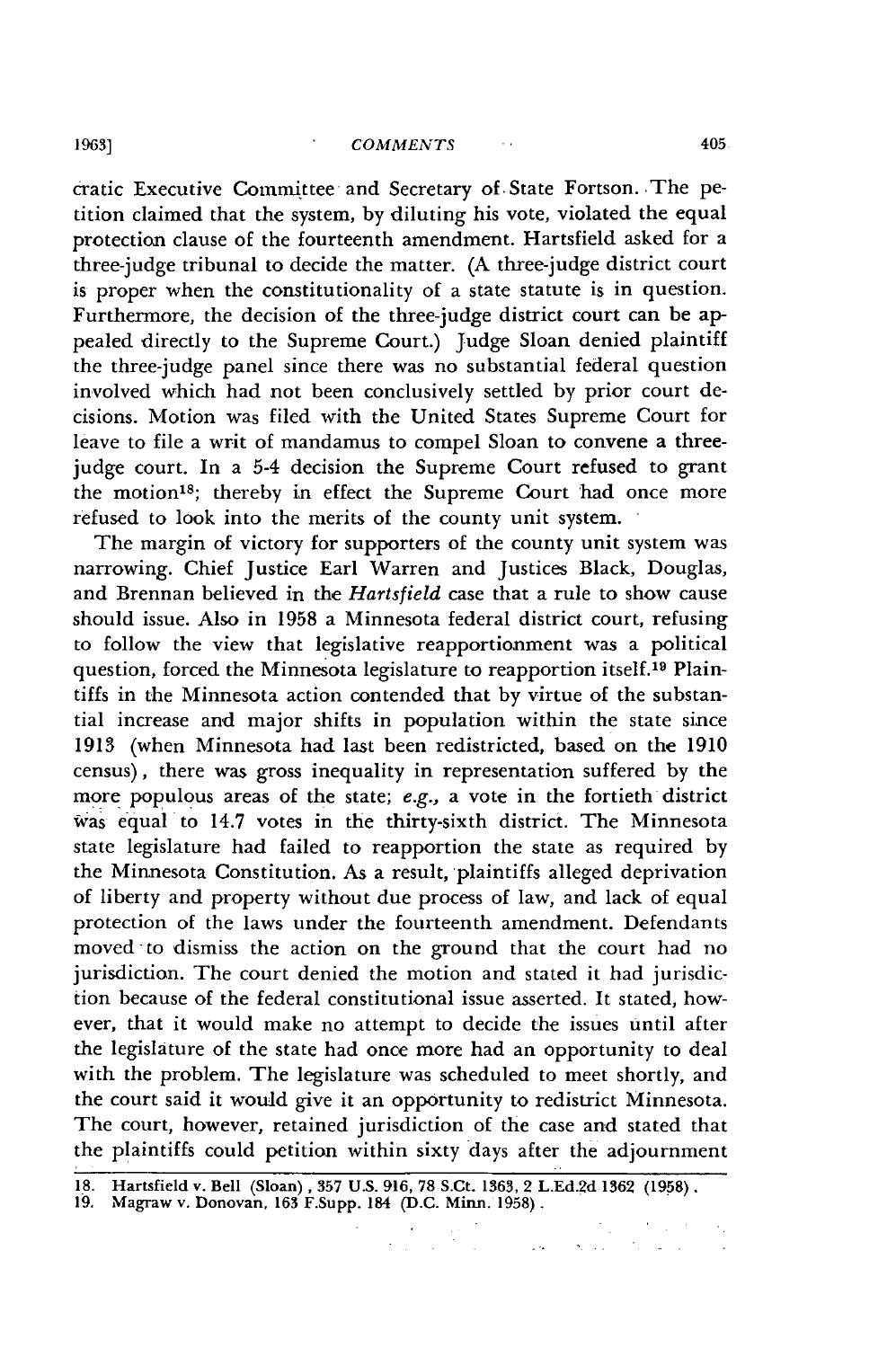of the next session of the legislature for any relief they might still feel was necessary.

As a result of these developments, Georgia political leaders began to fear an outright abolition of the county unit system. However, no concrete action as to any modification of the system was taken at this time.

This then was the state of affairs at the time of the decision in *Baker v. Carr.2 <sup>0</sup>*

# BAKER V. CARR

The *Baker* case is the turning point in the story of malapportionment. It introduces a new chapter of which *Sanders v. Gray* is but the first sentence. In *Baker v. Carr,* the Supreme Court, over strong dissents by Justices Frankfurter and Harlan, overruled its previous decisions and removed its self-imposed judicial restraint in regard to political questions.

The issue in the *Baker* case was reapportionment. Tennessee had experienced considerable growth and redistribution in population since the 1901 Apportionment Act, and the Tennessee General Assembly had failed to reapportion under that Act. Plaintiffs alleged they were being denied equal protection of the laws as guaranteed by the fourteenth amendment. Plaintiffs' complaint was dismissed by a threejudge federal district court for lack of jurisdiction of the subject matter and lack of a justiciable cause of action. It was on appeal to the Supreme Court that the turning point was reached. The Supreme Court reversed the district court, holding that the court had jurisdiction, that there was a justiciable cause of action, and that plaintiffs had standing to sue. As to jurisdiction, previous decisions had held that the Supreme Court had jurisdiction but had decided that it would not exercise its equitable powers in political questions. **By** a justiciable cause of action, the Court explained that there was a case or controversy, and that protection for the right asserted can be judicially molded. As to the term "standing to sue," the gist of the question of standing to sue is "have the appellants alleged such a personal stake in the outcome of the controversy as to assure that concrete adverseness which sharpens the presentations of issues upon which the court so largely depends for illumination of difficult constitutional questions?"<sup>21</sup>

The decision in the *Baker* case means that any voter now has standing to sue in the federal courts for deprivation of his voting rights **by** state action. But the Court in the *Baker* case laid down no guide lines

406

<sup>20.</sup> **369 U.S. 186. 82** S.Ct. **691, 7 L.Ed.2d 663 (1962).** 21. *Id.* at 204, **82** S.Ct. at **703, 7 L.Ed.2d** at **678.**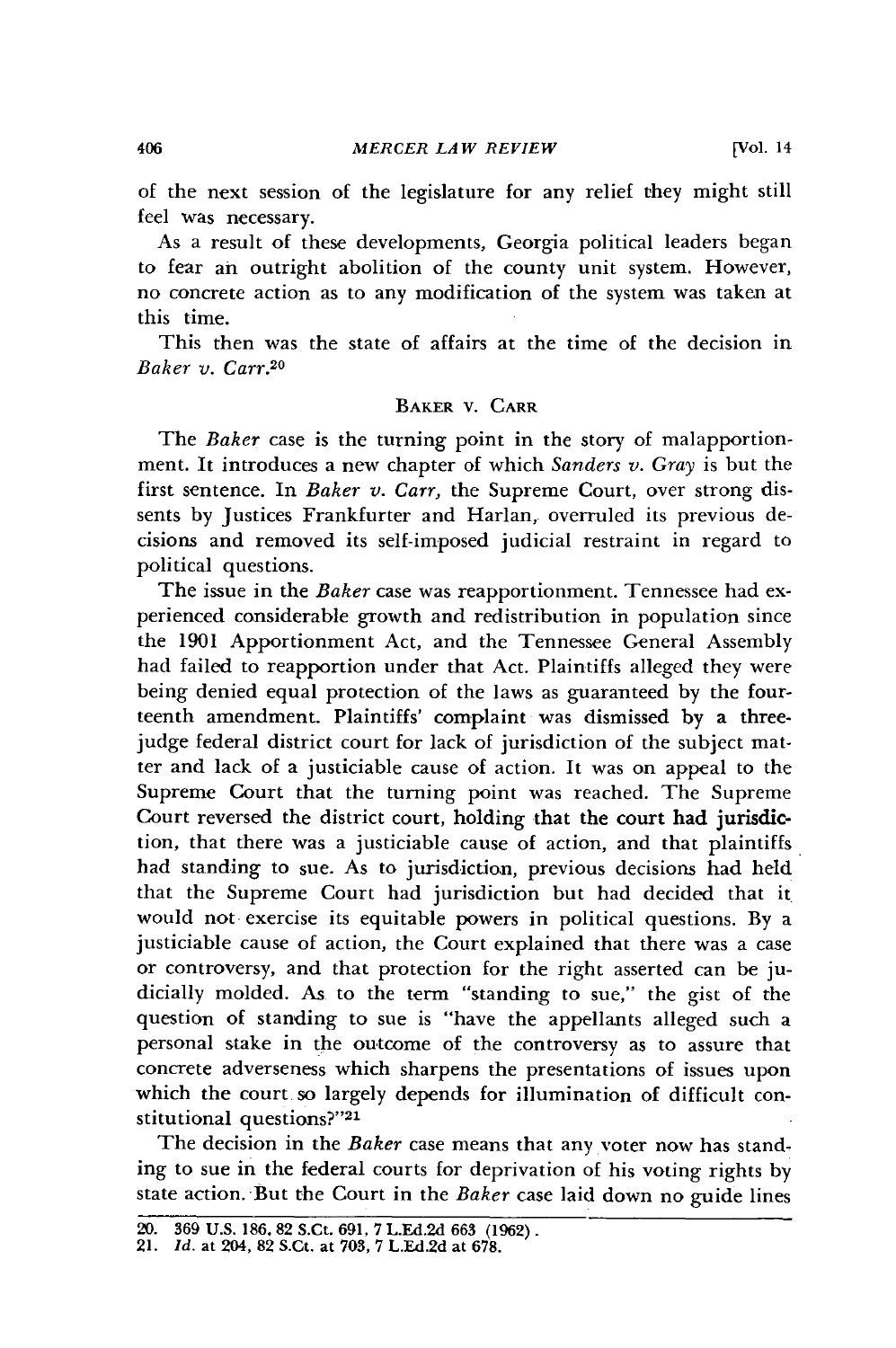for the states to follow and set no requirements as to what a proper diffusion of voting power would be. The implementation of the decision was left to the district courts. Furthermore, the Court made it clear that the federal courts would not themselves redistrict a state or set up voting regulations for a state, but would only pass on the constitutionality of the states' actions with respect to these matters.

## **SANDERS** V. GRAY

The *Sanders* action was filed on the day the *Baker v. Carr* decision was announced and represents the Court's first essay in the political thicket. The plaintiff alleged that the residents of Fulton County comprised  $14.11\%$  of Georgia's total population; but under the county unit system, the six unit votes of Fulton County constituted  $1.46\%$ of the total of 410 unit votes, or one-tenth of Fulton County's percentage of statewide population. On the other hand, Echols County, the least populous county in Georgia, had **.05%** of the State's population, but the unit vote of Echols County was  $.48\%$  of the total unit vote of all counties in Georgia, or ten times Echols County's statewide percentage of population. One unit vote in Echols County represented **938** residents, whereas one unit vote in Fulton County represented **92,721** residents. Thus, one resident in Echols County had an influence in the nomination of candidates equivalent to **99** residents of Fulton County. Plaintiffs asserted that their rights under the fourteenth<sup>22</sup> and seventeenth<sup>23</sup> amendments had been violated.

On the same day as the hearing in the district court, and one day before the decision was announced, the Georgia legislature amended the statutes originally challenged in the complaint<sup>24</sup> in an effort

**1963]**

<sup>22. &</sup>quot; . . . nor shall any State deprive any person of life, liberty, or property, without due process of law; nor deny to any person within its jurisdiction the equal protection of the laws."<br>23. "The Senate of the United

**<sup>23.</sup>** "The Senate of the United States shall be composed of two Senators from each State, elected by the people thereof. . . . <sup>"</sup><br>24. Under the amendment unit votes were allocated to counties under a bracket

system. Counties with from **0** to **15,000** people were allocated two units; an additional one unit was allocated for the next **5,000** persons; an additional unit for the next **10,000** persons; another unit **for** each of the next two brackets of **15,000** persons; and thereafter two more units for each increase of **30,000** persons. **All** candidates for statewide office (not merely for Senator and Governor as under the earlier Act) were required to receive a majority of the county unit votes to be entitled to nomination in the first primary. to receive a majority of the popular votes unless there were only two can-<br>didates for the nomination and each received an equal number of unit votes, in which event the candidate with the popular majority won. If no<br>candidate received both a majority of the unit votes and a majority of the<br>popular votes, a second run-off primary was required between the candidate who received the highest number of unit votes and the candidate who received the highest number of unit votes and the candidate who received the highest number of popular votes. In the second primary, the candidate receivi if there was a tie in unit votes the candidate with the popular majority would win.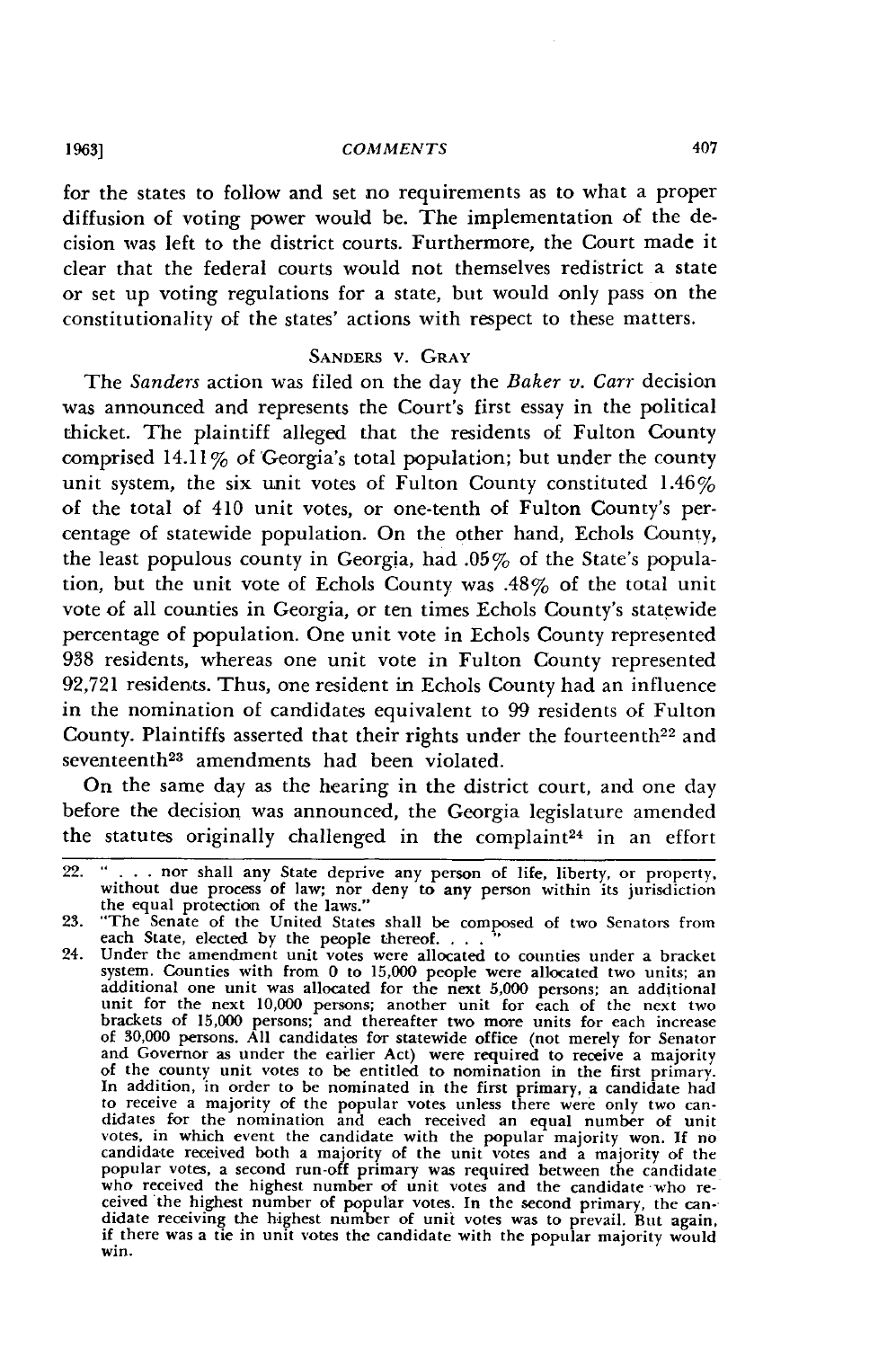**" . .** . 'to comport with sharp new legal precedents.' **"25** While the district court found the state law as amended to be an "improvement,"26 it nevertheless felt that the new system still "misses the mark."27 It stated that under the amended act "the vote of each citizen counts for less and less as the population of the county of his residence increases." 28 However, the district court did not strike down the county unit system as such, but only in the form as it then stood. The district court decided that the county unit system would not be invidiously discriminatory and would be constitutional (1) so long as that system would not discriminate in a state among its counties to any greater extent than the use of the electoral college discriminated against any state in the election of the President of the United States, or (2) if the disparity against any county is not in excess of the disparity that exists under the equal proportions formula for representation of the several states in Congress, and (3) provided provision is made for allocations to be adjusted to accord with changes in the basis at least once each ten years.

After the district court decision, the Democratic Committee voted to hold the 1962 primary for nomination of a United States Senator and statewide officers on a popular vote basis in an attempt to make the issue moot when it reached the Supreme Court. As to this, the Supreme Court however said: " . . . the voluntary abandonment of a practice does not relieve a court of adjudicating its legality, particularly where the practice is deeply rooted and long standing." Since the 1962 act was still in force, **"** ... if the case were dismissed as moot appellants would be 'free to return to (their) old ways.' **"29**

In the Supreme Court the majority and concurring opinions in the *Sanders* case took a different view of the merits of the case from that of the district court. They carefully distinguished the issue in the *Sanders* case from that presented in *Baker v. Carr:* The *Sanders* case **" . . .** is only a voting case," 30 and did not present the same issue as *Baker v. Carr,* which had dealt with reapportionment. The Court therefore found that the district court's analogizing the use of Georgia's county unit system to the federal electoral college or to districting and redistricting with regard to representation in state or federal legislatures was not applicable. In deciding the *Sanders* case, the Court stated that the Constitution visualizes no privileged class of voters

<sup>25. 203</sup> F.Supp. 158, 170 (N.D. Ga. 1962). *26. Ibid.*

<sup>27.</sup> *Ibid.*

<sup>28.</sup> *Id.,* at n. 10.

*<sup>29.</sup>* Sanders v. Gray, **-** U.S. - , 83 S.Ct. 801, 806, **9 L.Ed.2d 821, 827 (1963). 30. \_\_ U.S. \_** . **83** S.Ct, **801, 807, 9 L.Ed.2d 821, 829 (1963).**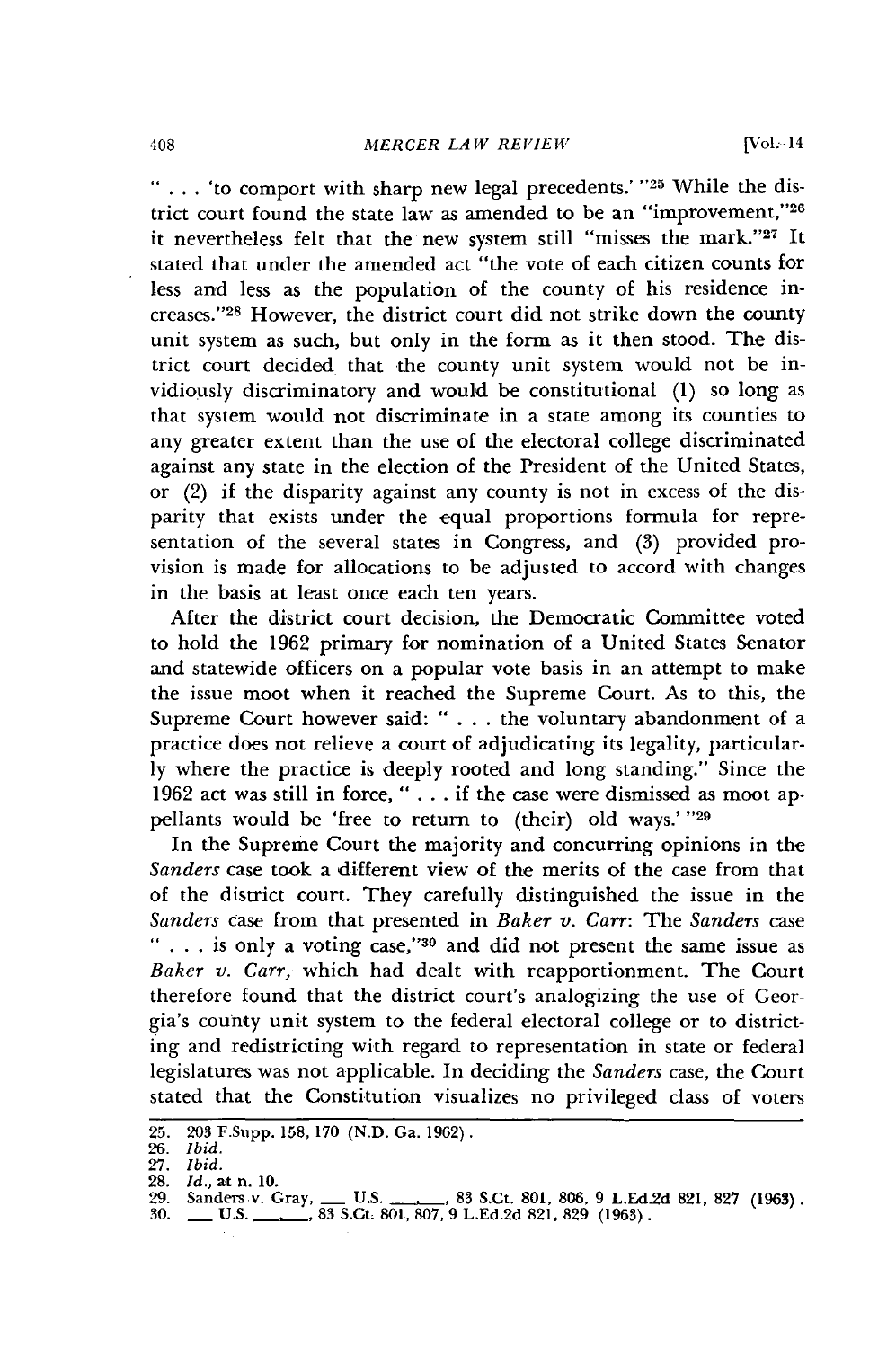but equality among those who meet the basic qualifications. It pointed out that while the state has the right to specify the qualifications of voters both in state and federal elections, it could not weight the vote of one group more heavily than that of another:

Once the geographical unit for which a representative is to be chosen is designated, all who participate in the election are to have an equal vote-whatever their race, whatever their sex, whatever their occupation, whatever their income, and wherever their home may be in that geographical unit. This is required by the Equal Protection Clause of the Fourteenth Amendment.<sup>31</sup>

The Court went on to find that the only vote-weighting sanctioned by the Constitution concerns matters of representation, such as the allocation of Senators irrespective of population and the use of the electoral college in the choice of a President. These were included in the Constitution as a result of specific historical concerns. Nothing was implied about the use of a similar system by a state in a statewide election.

The Court was careful, however, to note that the one voter, one vote, requirement would not necessarily apply in reapportionment.

Mr. Justice Harlan dissented, bemoaning the fact that this was the first of an innumerable number of electoral cases of one kind or another which had been filed since *Baker v. Carr* and which the Court would now unfortunately have to decide. He went on, however, to agree with the district court that the county unit system as such was not unconstitutional if the discrimination against voters was not greater than that which exists in the electoral college or under the equal proportions formula for representation of the states in Congress.

# **EVALUATION OF THE SANDERS DECISION**

Some of the effects of the *Sanders* decision will be felt almost instantly: From a political standpoint, persons who are subject to election are now likely to give greater weight to the interests of urban voters than before. Other effects of the decision should **be** felt in the near future: From an economic standpoint, the abolition of the county unit system should have some favorable results. Dr. Kenneth C. Wagner, director of the Georgia Institute of Technology's Industrial Development Branch, points out that the county unit system had hurt Georgia's chances for growth: "Company executives concerned about having at least some reasonable voice in taxes and other matters vital to the financial success of their business operations have often looked with jaundiced eye on Georgia's governmental operations."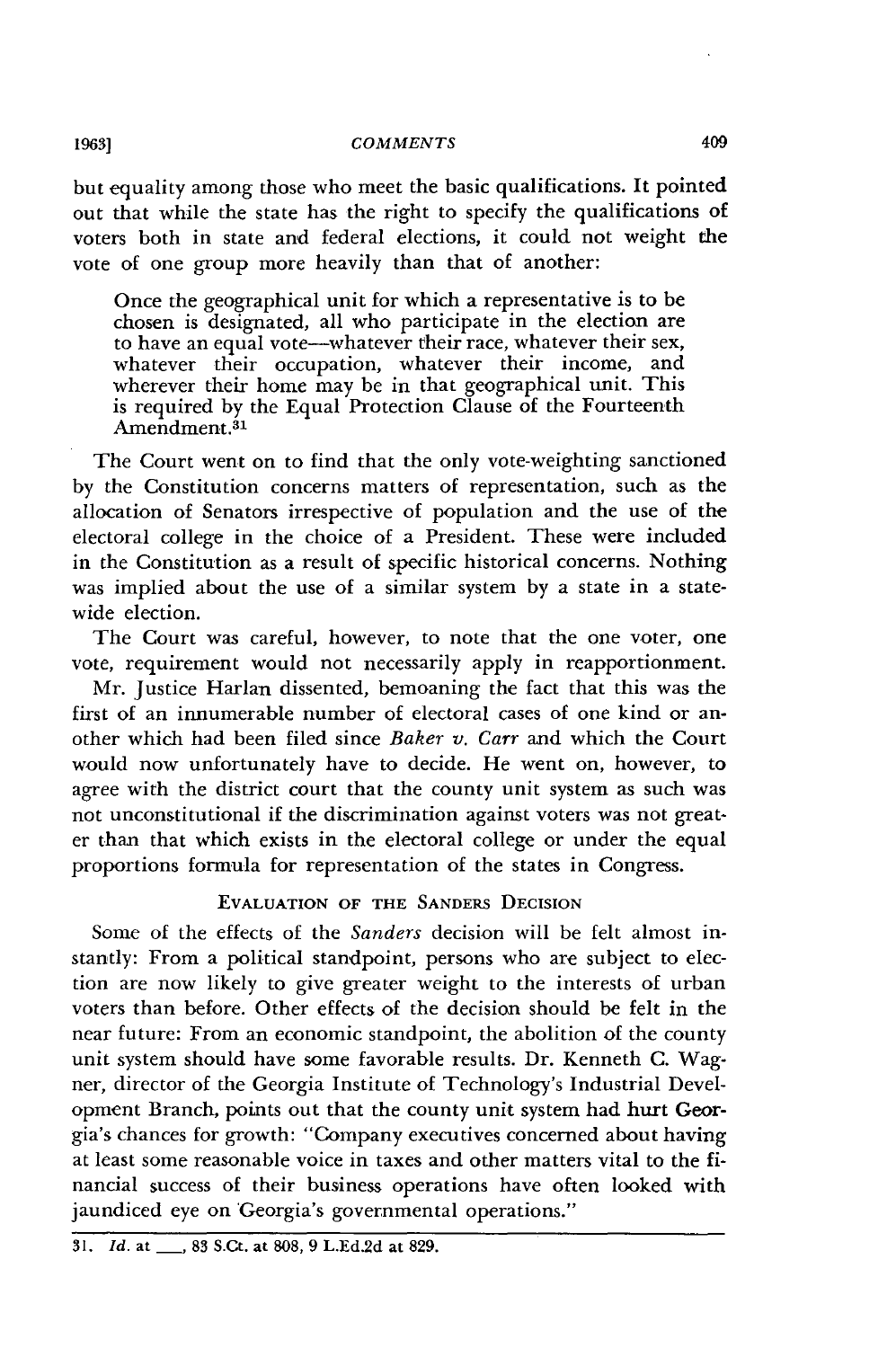Aside from these practical considerations, the *Sanders* decision should also be fitted into and assessed as a part of larger picture: Plaintiffs in *South v. Peters<sup>32</sup>* and *Hartsfield v. Bell<sup>33</sup> had alleged* that the county unit system had its origin in the hostilities of the rural political elements in Georgia against the urban voters, and had the additional present effect and purpose of preventing the Negro and organized labor and liberal elements of urban communities from having their votes effectively counted in primary elections. But to regard *Sanders v. Gray* as being representative of a local struggle only is to take a near-sighted view of the matter involved. The county unit system is part of a general problem of malapportionment in the United States. This problem does not exist solely in any one locale. Michigan's Congressional districts are far less representative than are Louisiana's. The question is as pressing in California, Illinois or Ohio, as it is in Georgia.<sup>34</sup>

Malapportionment, in part, is the result of the urbanization of the American community. The rate and scale of population movements in our country has been enormous, and the urban sector of our population which was four per cent in 1790 now amounts to seventy per cent of the country. The farm population is now less than half of what it was in 1936. Seventy per cent of the people now live on about one per cent of the land.<sup>35</sup> The population explosion has intensified the situation and will continue to do so to an even greater extent.

In the great majority of states, the legislature is the agency designated by the constitution to reapportion. The legislatures thus have strategic control over the political process, and most legislators with a vested interest in retaining the scheme under which they were elected would not consent to the passage of laws or to alterations to the constitution which would promote more equitable representation. The process of intiative and referendum is not available in most states (referendum alone would not be enough). Courts in most states adopted the "political question" doctrine and would not compel a legislature to undertake reapportionment in conformity with the state constitutional requirement to do so.36 The inequities in malapportionment were thus for all practical purposes self-perpetuating.

Reaction to the *Sanders* decision brings on again the raging argument over the Supreme Court today. Once again the questions that frequently follow a controversial decision are posed: Is this decision

<sup>32. 339</sup> U.S. 276, 70 S.Ct. 641, 94 L.Ed. 834 (1950).<br>33. 357 U.S. 916, 78 S.Ct. 1358, 2 L.Ed.2d 1362 (1958).<br>34. S<del>e</del>e footnote to Mr. Justice Frankfurter's dissenting opinion in Baker **v. Carr**. 369 U.S. 186,269, 82 S.Ct. 691, 738, 7 L.Ed.2d 663, 715 (1962).

**<sup>35.</sup> US. Bureau of Census. 36. A notable exception is the Minnesota case,** supra, **note 19.**